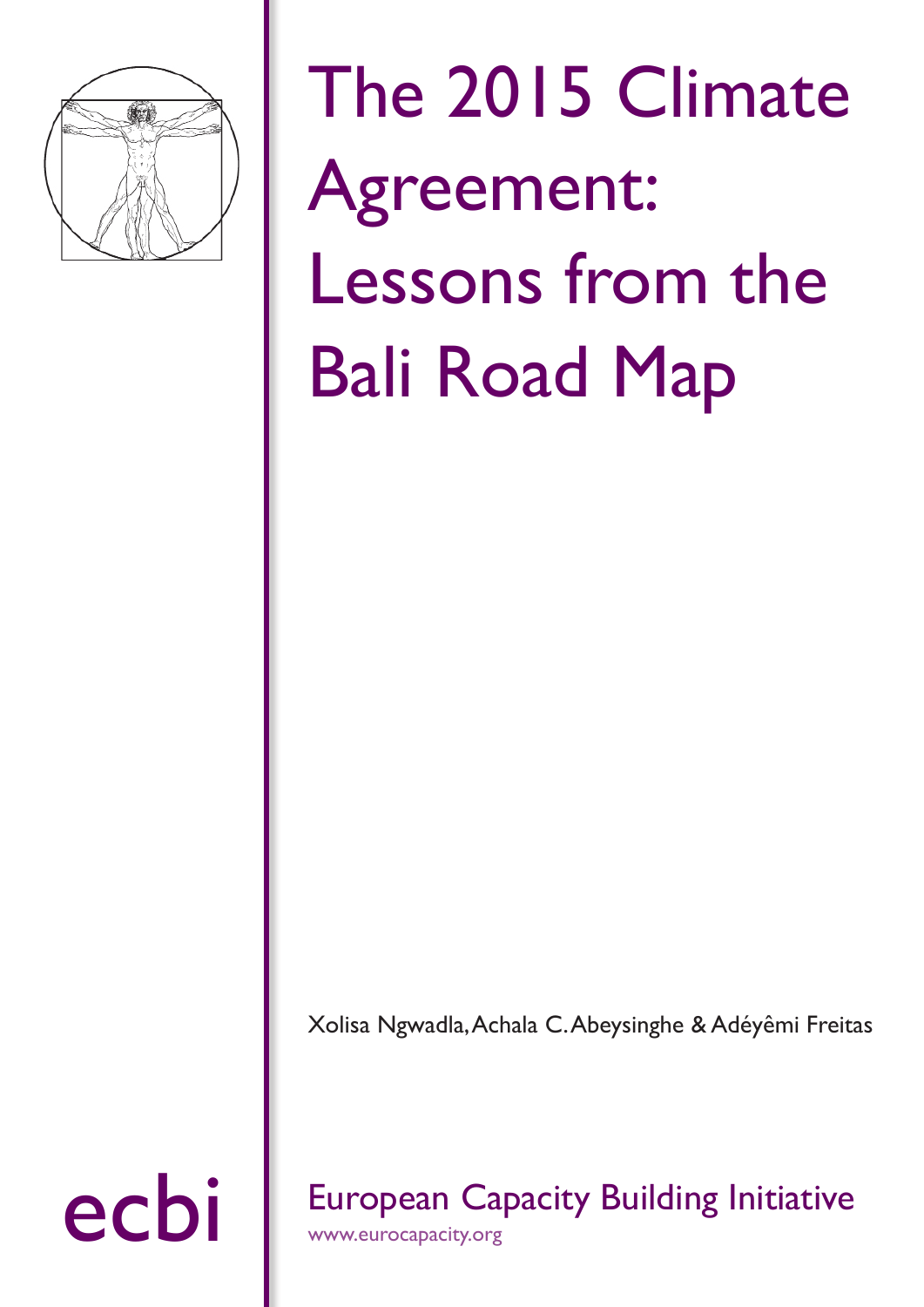The contents of this paper are the authors' sole responsibility. They do not necessarily represent the views of the European Capacity Building Initiative (ecbi), any of its Members, or of the organisations or regions the authors belong to.

All rights reserved. No part of this publication may be reproduced, stored in a retrieval system, or transmitted in any form or by any means, electronic, mechanical, photocopying, recording, or otherwise, without prior permission of the ecbi.

Authors: Xolisa Ngwadla, xolisa.ngwadla@gmail.com; Achala Chandani, achala.chandani@iied.org; Adéyêmi Freitas, adeyemi.freitas@yahoo.fr

Editor: Anju Sharma

**Partners**







ecbi European Capacity Building Initiative<br>
www.eurocapacity.org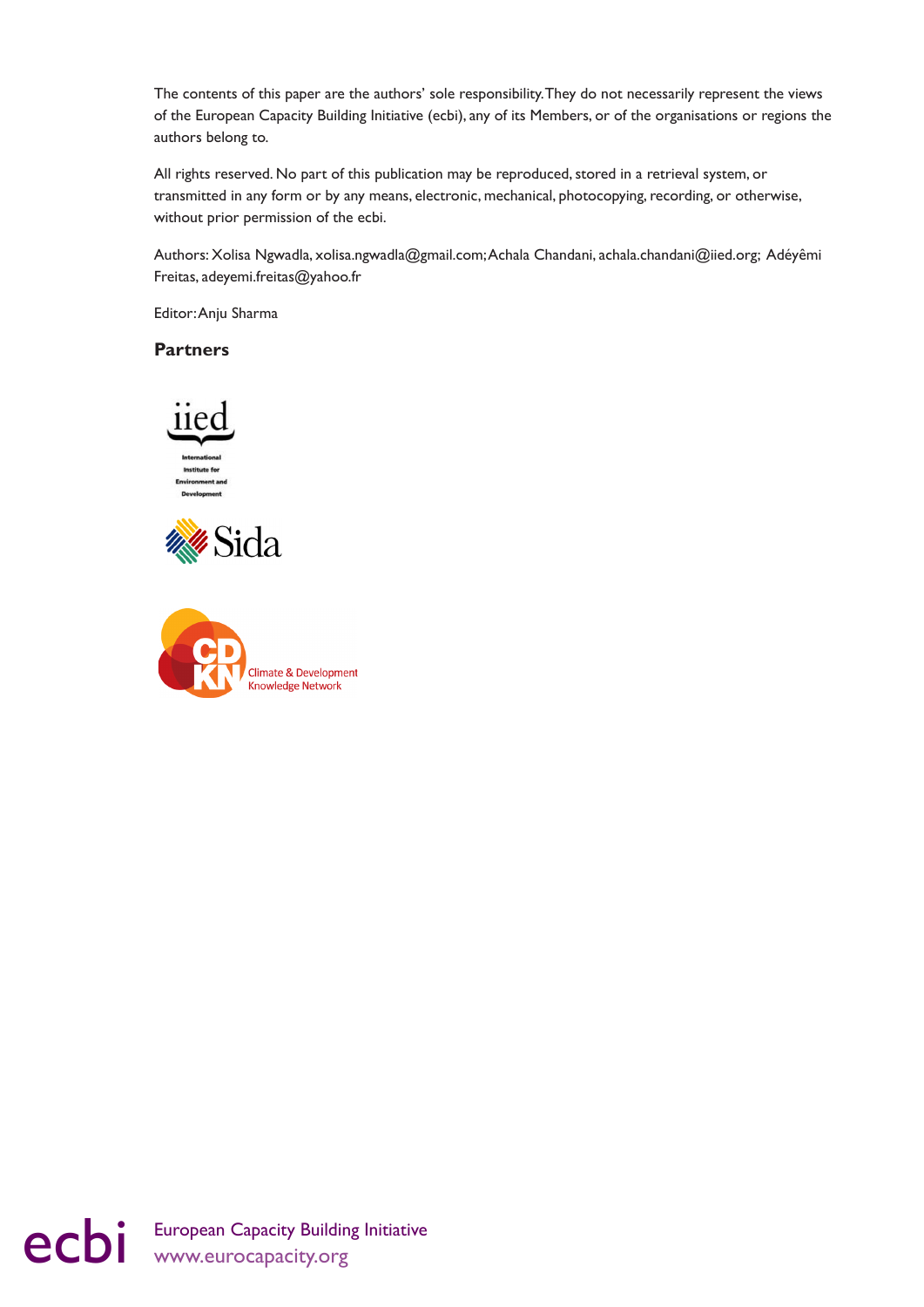## **TABLE OF CONTENTS**

| I. Introduction                                                              | $\overline{2}$  |
|------------------------------------------------------------------------------|-----------------|
| 2. Is there a trade-off between effectiveness and the nature of commitments? |                 |
| Effectiveness and the top-down approach                                      | 3               |
| Effectiveness and the pledge and review approach                             | $\overline{4}$  |
| Effectiveness and legal rigour                                               | $\overline{4}$  |
| 3. Opportunity to strengthen the climate regime                              | 5               |
| Preserving the progress made during the Bali Road Map                        | 5               |
| Implications for the ADP                                                     | 6               |
| 4. Perspectives for the future agreement                                     | 7               |
| Legal form                                                                   | 7               |
| Architecture of the 2015 Agreement                                           | 9               |
| <b>Endnotes</b>                                                              | $\overline{10}$ |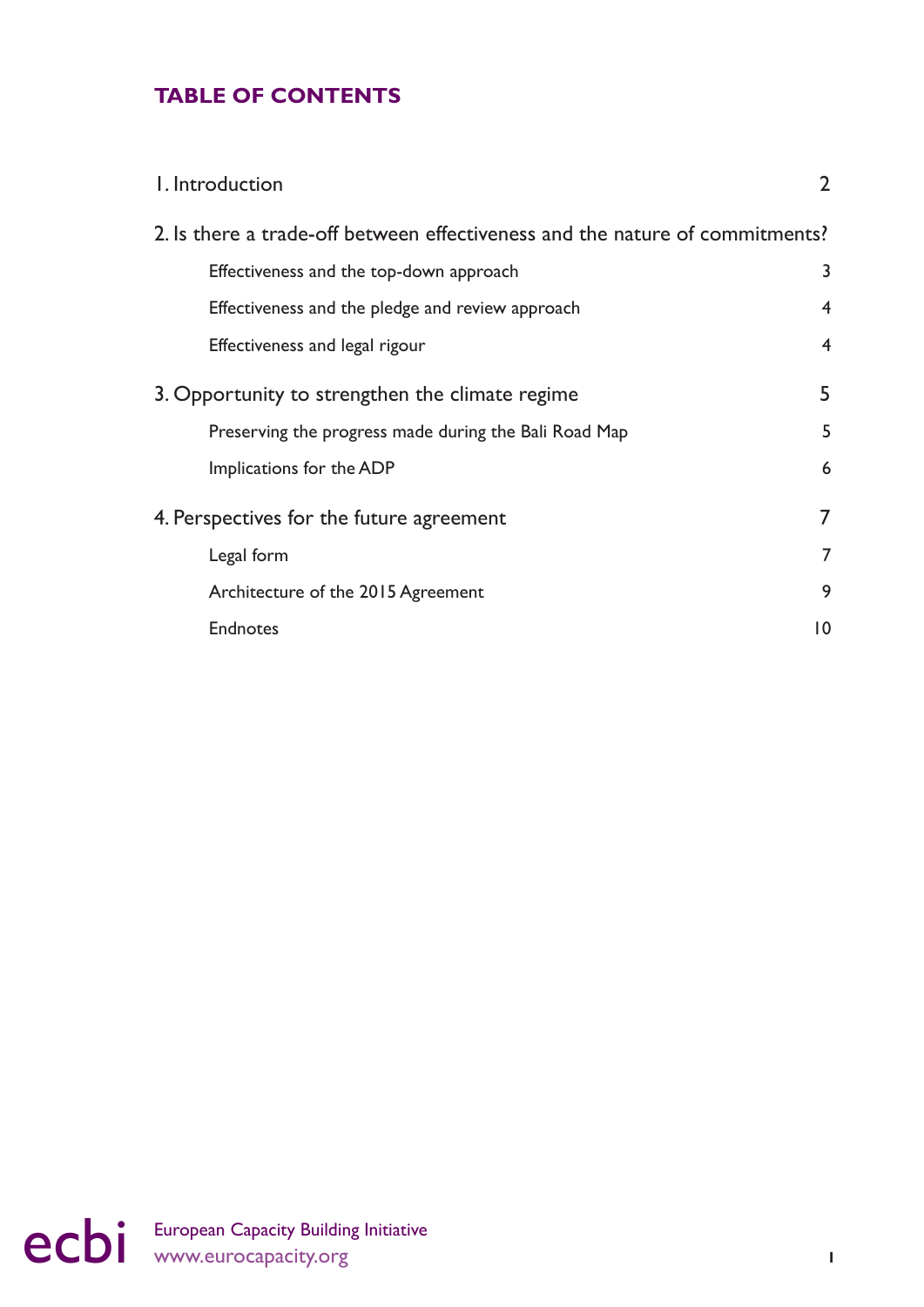## **1. INTRODUCTION**

The global climate change negotiations have always faced the challenge of coming up with a solution that is effective, but at the same time fair and acceptable to all nations. The existing framework, which includes the 1992 UN Framework Convention on Climate Change (UNFCCC), the 1997 Kyoto Protocol and several other decisions taken by Parties, has been the result of a long journey with a number of important milestones. The notion and acceptance of what is effective, fair and acceptable has evolved during this journey.

At the 2012 UNFCCC Conference of Parties (COP) in Doha, Qatar, five years of the 'Bali Road Map' negotiations under the Ad-Hoc Working Group on Long-term Cooperative Action (AWG-LCA) and the Ad-Hoc Working Group on the Kyoto Protocol (AWG-KP) came to an end. The AWG-LCA was terminated after an agreed outcome was reached, as directed in the Bali Action Plan, through decisions adopted in Doha, Durban and Cancun. Under the AWG-KP, amendments to the Kyoto Protocol were adopted to pave the way for a second commitment period.

At the 2011 COP in Durban, Parties had agreed to launch the Ad-Hoc Working Group on the Durban Platform for Enhanced Action (ADP), or simply the Durban Platform, which is set to conclude as early as possible, but not later than 2015. $^{\rm 1}$  The negotiation has a two-fold objective: enhancing the level of ambition before 2020; and negotiating a legal agreement to be implemented by 2020. In Doha, a plan of work for the ADP under its two workstreams was agreed, thereby launching the next phase of negotiations after the Bali Road Map.

The Durban Platform is expected to craft an agreement regulating the next phase of climate action under the UNFCCC, which will be applicable to all Parties. The Platform provides a unique opportunity to plan holistically on a range of important issues including mitigation, adaptation, finance, technology development and transfer, transparency of action and support and capacity-building. The longer time frame for the negotiation is likely to favour a more comprehensive outcome, an improvement from the annual COP cycle of the Bali Road Map negotiations.2

As the negotiations under the Durban Platform unfolded since the beginning of 2012, many Parties, developing countries in particular, have made it clear that the new agreement must be based on, and enhance, the existing regime – i.e. the UNFCCC and the Kyoto Protocol – through decisions adopted by the COP and the Conference of the Parties serving as the meeting of the Parties to the Kyoto Protocol (CMP). On the other hand, some developed country Parties envisage the new agreement as a new regime for global climate change policy.

The aim of this paper is to reflect on possible approaches to commitments in the 2015 agreement and its legal form, and how these two elements could impact the overall effectiveness of the future climate regime. Effectiveness is assessed against ambition and legal form of commitments, based on lessons learnt in the negotiations under the Bali Road Map. The paper also analyses the shift in the negotiations from a 'top-down' approach to commitments to a 'pledge and review' approach, and the seemingly paradoxical relationship between the nature of commitments and the effectiveness of the regime. The implications of decisions constituting the 'agreed outcome' on the effectiveness of the 2015 agreement are reflected on.

ecbi European Capacity Building Initiative **2**<br> **2**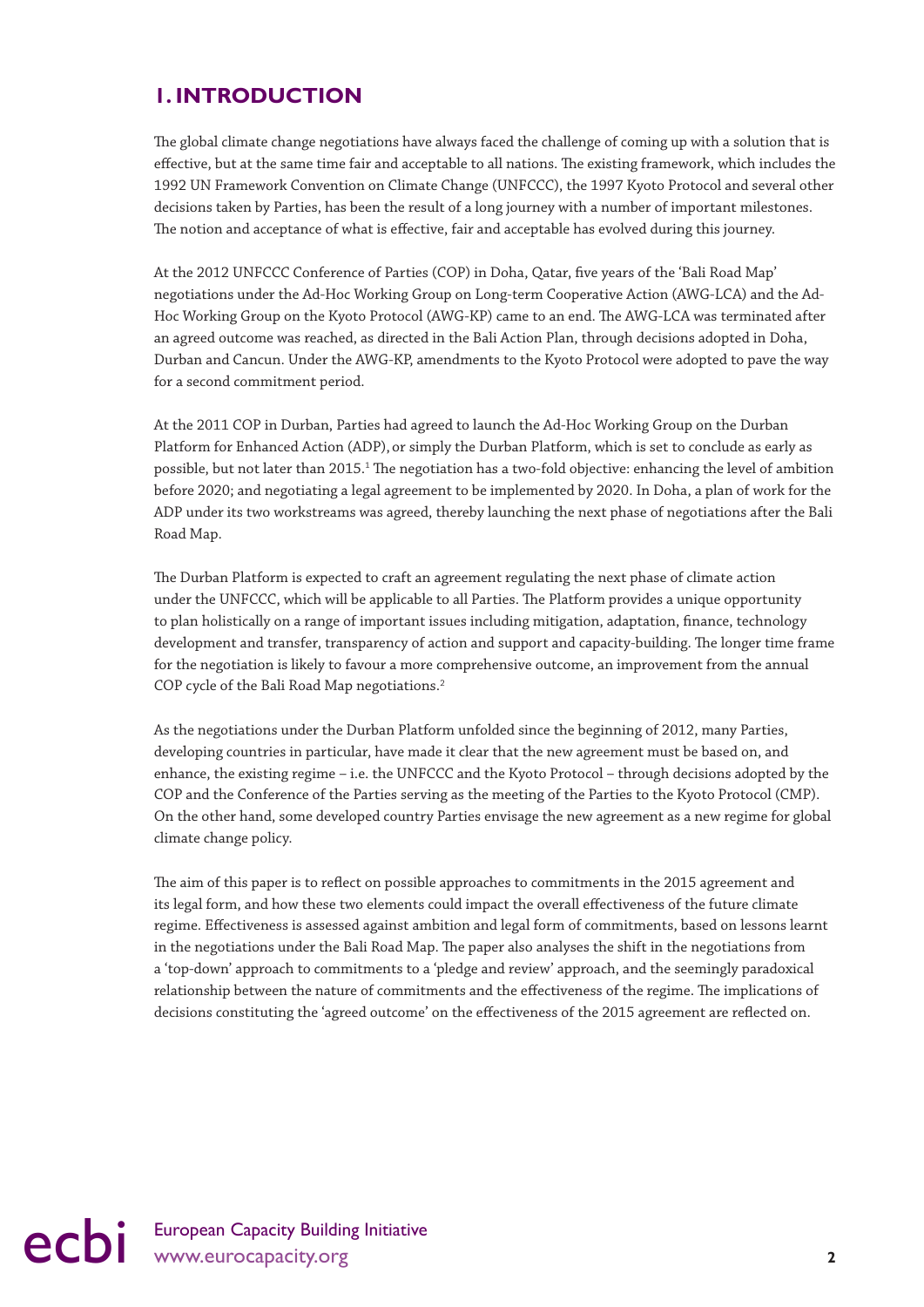## **2. IS THERE A TRADE-OFF BETWEEN EFFECTIVENESS AND THE NATURE OF COMMITMENTS?**

This section considers the 'top-down' and 'pledge and review' approaches to mitigation and financial commitments that are at play in the climate negotiations, and their impact on the overall effectiveness of the multilateral regime. It also considers the relationship between the legal form of a future outcome, and overall ambition – testing the hypothesis that a weaker legal form will result in higher ambition through increased participation and pledges of bigger emission cuts.

Effectiveness is commonly measured in terms of the ability to produce desired results within an agreed time frame. In the case of the climate change regime, effectiveness is a measure of the extent to which the ultimate objective of the UNFCCC is achieved, both with respect to reducing greenhouse gas concentrations and allowing ecosystems to adapt naturally to climate change. Article 4 of the UNFCCC lists the specific commitments of Parties required to realise this ultimate objective. The approach to commitments, therefore, is a major determinant of the effectiveness of the climate change regime.

#### **Effectiveness and the top-down approach**

The UNFCCC provides a framework to achieve its ultimate objective through what can be called a 'constraint-based' approach. Article 2 of the UNFCCC calls for Parties to stabilise *'...greenhouse gas concentrations in the atmosphere at a level that would prevent dangerous anthropogenic interference with the climate system*,' with a time constraint *'...sufficient to allow ecosystems to adapt naturally to climate change …*'. This clearly implies that the total greenhouse gas emissions reduction commitments by all Parties should add up, at a given point of time, to prevent dangerous climate change. This is a constrain based, top-down approach to address climate change.

The commitment to action is extended to all Parties.<sup>3</sup> Hence climate action under the UNFCCC should reflect the totality of actions towards mitigation and adaptation by all Parties based on an agreed temperature goal. Progress in quantifying the ultimate objective of the UNFCCC has been achieved over the years, with agreement to limit average temperature increase to within 2°C, with a view to eventually strengthen that goal to 1.5°C.<sup>4</sup>UNFCCC Article 4.2 requires developed countries to implement policies and present quantified projections of emission reductions, within the context of assessing the adequacy of such commitments based on available science as well as relevant technical, social and economic information.

The Berlin Mandate, which launched the Kyoto Protocol negotiations, was a further elaboration of UNFCCC Article 4.2. The process by which reductions for the first commitment period of the Kyoto Protocol were agreed made provision for Party-driven assessments of those commitments by the UNFCCC's Subsidiary Body for Scientific and Technological Advice, against the Second Assessment Report of the Intergovernmental Panel for Climate Change (IPCC). This created a science-based, internationally binding, top-down process, which is consistent with the 'constraint based' perspective of the UNFCCC.

During the first commitment period of the Kyoto Protocol (2008-2012), developed countries, including the US, agreed to reduce their emissions by 5.2% compared to 1990 levels, with the understanding that a stepwise reduction of emissions would take place in subsequent commitment periods. (It is worthwhile to note here that the 5.2% reduction commitment was agreed despite the stronger legal obligation of the Kyoto Protocol.) This commitment came down to 4.25% when the US announced in 2001 that it would not ratify the Kyoto Protocol, and was reduced further by the withdrawal of Canada from the Kyoto Protocol in 2012.

# ecbi European Capacity Building Initiative **3**<br> **3**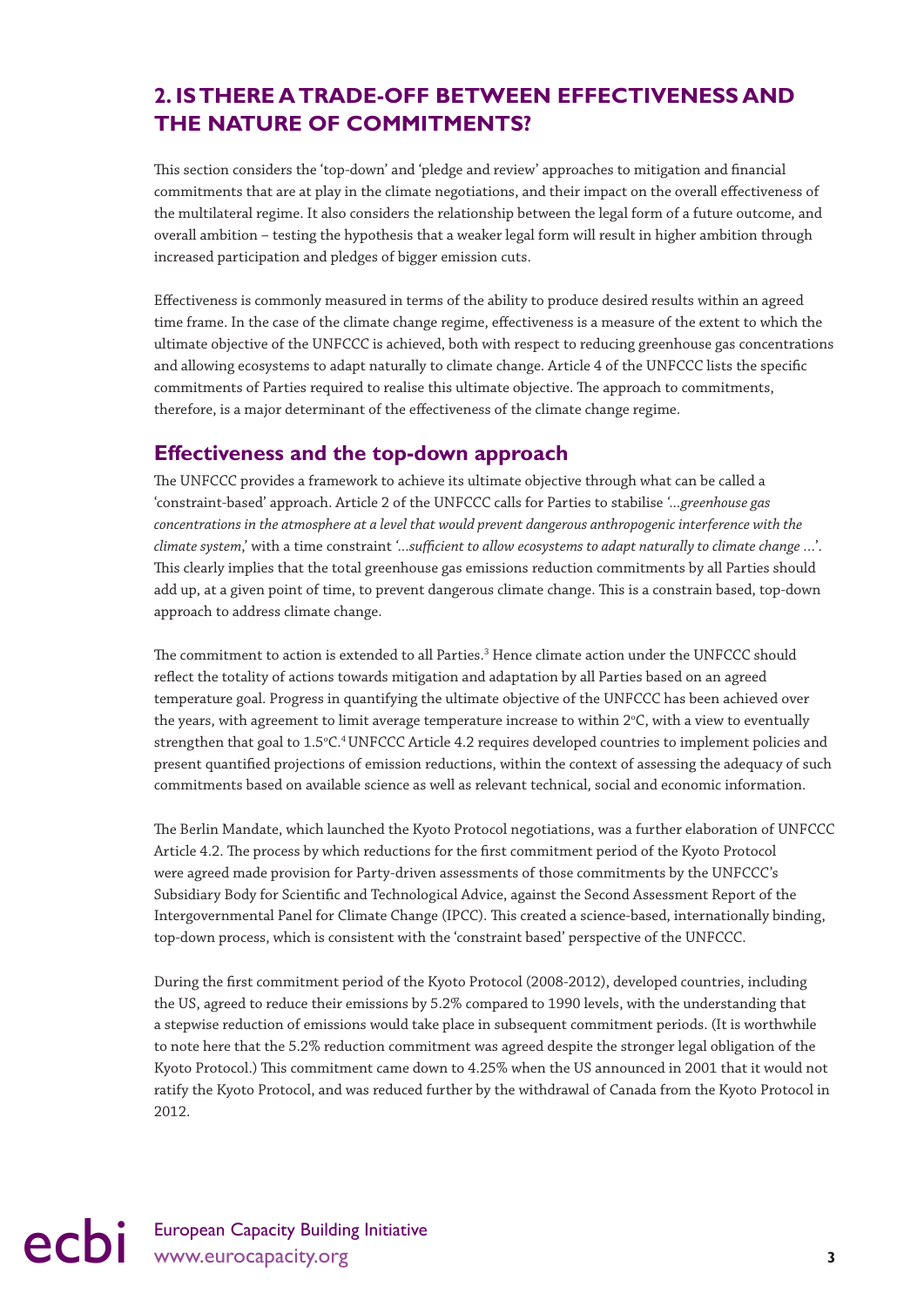#### **Effectiveness and the pledge and review approach**

The top-down approach of the UNFCCC and the Kyoto Protocol appears to have shifted recently to a 'pledge and review' approach, which is characterised by domestic commitments rather than international obligations. The pledge and review approach relies on an *ex post* assessment of actions by countries, rather than an *ex ante* assessment of the adequacy of commitments to achieve UNFCCC objectives. Recent decisions under the Bali Road Map demonstrate the shift – the comparable effort by developed countries makes no reference to UNFCCC Article 4.2, thereby weakening the provisions for an *ex ante* assessment.

For instance, the 2009 Copenhagen Accord provided for the recognition of emissions reduction pledges by developed countries, but made no provision for a further assessment of the adequacy of such pledges in the context of UNFCCC Articles 2, 4.2 and 7.2.<sup>5</sup> (UNFCCC Article 7.2 makes provisions for the regular review of the implementation of the Convention and its related instruments). The only multilateral provisions relate to 'monitoring, reporting and verification' (MRV) of emissions reductions and financing by developed countries based on agreed rules, and assessment of the overall implementation and the consideration of strengthening long-term goal. Similarly, the process towards the Kyoto Protocol's second commitment period did not provide for an *ex ante* assessment of adequacy of the commitments on a scientific basis.

Under the pledge and review approach taken under the Copenhagen Accord, it is estimated that global emissions will continue to grow to 56 gigatonnes (Gt) by 2020.<sup>6</sup> This is far below the 44Gt by 2020 necessary for a 50% chance of keeping global average temperatures below 2°C. It is also questionable whether these pledges will be realised – Annex I submissions to the UNFCCC show that the decrease in the overall emissions of the group during the Kyoto Protocol's first commitment period, from 1990 to 2010, are due to lower emissions from economies in transition (EIT). During this period, emissions from non-EIT Annex I Parties increased by 4.9% excluding Land Use, Land-Use Change and Forestry (LULUCF) – or 4.1% including LULUCF –while they relied mainly on offset mechanisms to meet their targets.

The Nationally Appropriate Mitigation Actions pledged by developing countries under the Copenhagen Accord are also critical in reducing the predicted linear global emissions growth rate of 1.63 per cent between 2005 and 2020. According to a 2010 UNEP analysis, *The Emissions Gap Report*, the aggregate conditional pledge by developing countries will result in a 9 per cent deviation from business as usual, whilst the unconditional pledges amount to a 7 per cent deviation. $^7$  (This analysis is surprising, given that countries have pledged much higher reductions against their own baselines, or carbon intensities of GDP – and could be because the authors of the UNEP report have used their own baselines or other assumptions, rather than those provided by the countries.)

The UNEP report suggests that there will be no net reductions by 2020. Instead, global emissions will increase by 0.8 per cent if the US is on board, and 1.8 per cent if it is not. It is notable that although the weaker legal obligation under the Copenhagen Accord has attracted a wider range of participants (including the US and a number of developing countries), the level of ambition, an important element of effectiveness, did not improve under this pledge and review approach.

#### **Effectiveness and legal rigour**

International law provides for various 'legal forms' for international agreements to choose from, each with differing levels of obligations and bindingness. For example, internationally agreed treaties are legally binding on Parties based on the international law principle of '*pacta sunt servanda*'– literally, 'agreements must be kept'. Protocols, as further agreements to existing treaties, are equally legally binding. Both require a formal ratification process at national level. The bindingness also depends on whether or not the instrument has provisions for compliance.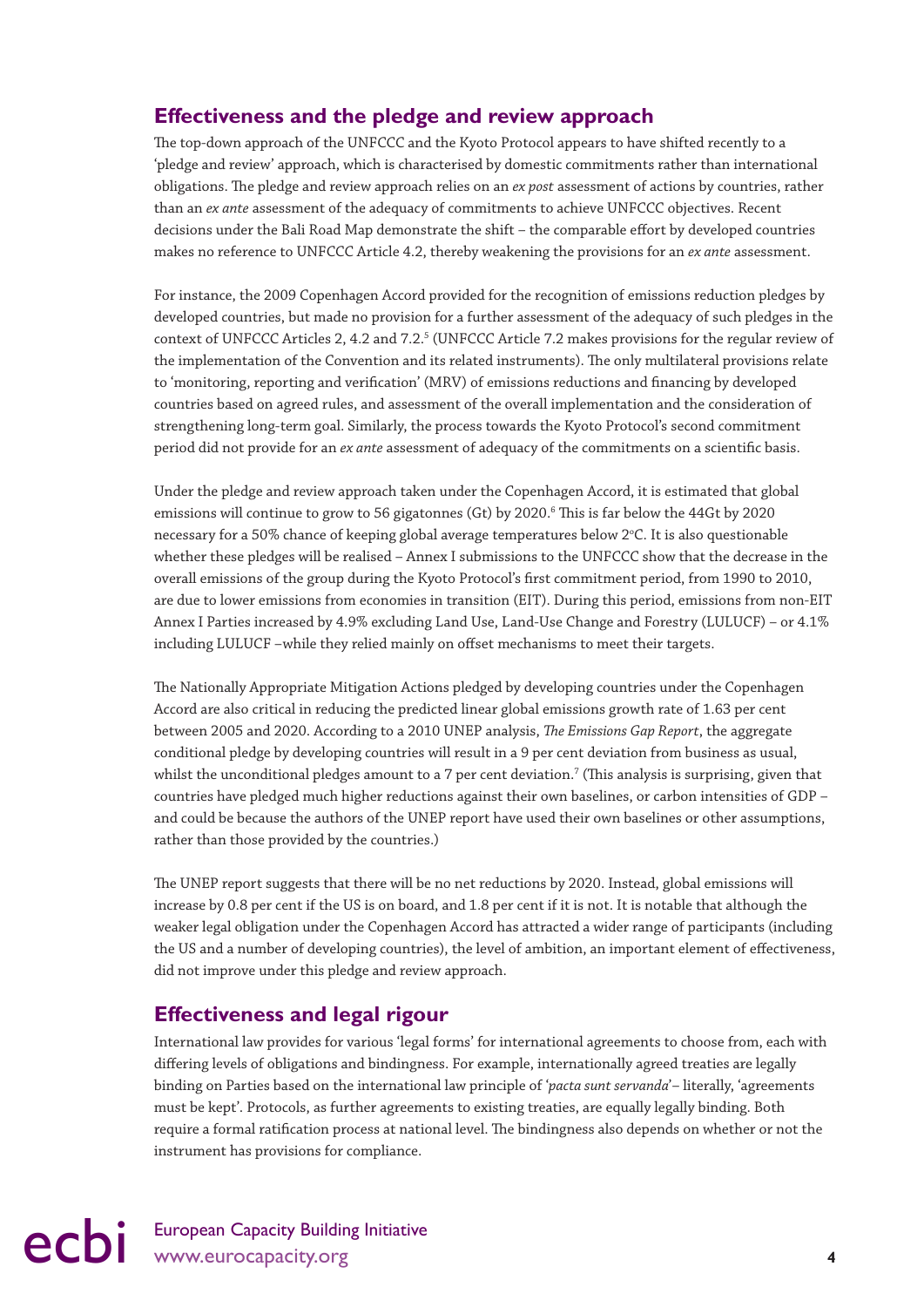In the case of the climate change regime, the UNFCCC required ratification but contained no compliance provisions for specific national commitments. The Kyoto Protocol, on the other hand, contained specific national commitments that were a further elaboration of Articles 4.2 (a) and (b) of the UNFCCC, and provided for ratification as well as compliance – the highest level of obligation in international law. The legal premise of the Bali Action Plan was, however, different from the latter two, as it called for negotiations to '*...reach an agreed outcome and adopt a decision at its fifteenth session*'. The '*agreed outcome*' does not warrant this level of obligation as it neither provides for ratification nor compliance . 8

The bindingness of an agreement appears to share a somewhat paradoxical relationship with effectiveness in the climate change regime. A strong legal obligation is purported by some to provide a 'pull' by some, as it provides reassurance that peers will have to meet comparable obligations, but also a 'push' by others as it contains punitive measures if commitments are not fulfilled. For instance, Canada withdrew from the Kyoto Protocol in light of imminent non-compliance, whereas a weaker level of obligation under the Copenhagen Accord pulled the US into an international pledge.

If effectiveness of the climate change regime is to be measured in terms of delivering specific results within a set time frame, then the weaker legal obligation of the Copenhagen Accord is ineffective, as demonstrated by the UNEP prognosis of 0.8% and 1.8% growth in global emissions by 2020 depending on US participation. It is therefore questionable whether the weakening of international obligations is a judicious approach to effectiveness. The hypothesis of a strong legally binding regime, which in turn provides confidence and political momentum, remains valid.

Despite this, the risk of a false dichotomy between ambition and legal bindingness persists in the current debate under the ADP, as some Parties feel that ambition is a more important than legal rigour, whilst others would prefer an airtight legally binding agreement that raises confidence for cooperative action, and subsequently seek to raise ambition. The negotiations so far have shown us that neither condition is sufficient to achieve the ultimate objective of the UNFCCC. Both are necessary, and can be seen as complementary, with considerations of fairness and equity central at arriving at a balance of legal rigour and effectiveness.

## **3. OPPORTUNITY TO STRENGTHEN THE CLIMATE REGIME**

The ADP processes provides an opportunity to reconcile the competing top-down and pledge-review paradigms and enhance the low level of ambition and effectiveness of the regime, both in terms of mitigation targets and means of implementation to support developing country action.

#### **Preserving the progress made during the Bali Road Map**

The political dynamics between countries were extremely complicated during the Bali Road Map negotiations. Parties to the Kyoto Protocol sought comparability of effort with the developed countries that were not party to the Protocol, while the latter sought comparability with some developing countries even though this was not part of the Bali bargain. The complexity increased before Durban, as Parties to the Kyoto Protocol split into those willing to take commitments under a second commitment period, and those who wanted to remain in the Kyoto Protocol without taking on commitments.

The Durban outcomes sought to conclude these complex negotiations by launching the ADP process to negotiate a legal agreement for implementation beyond 2020, whilst implementing an 'agreed outcome' prior to 2020. Although the transition from the Bali Road Map negotiations to the ADP managed to deal with the legal gap between the first and the second commitment of the Kyoto Protocol and ensure the operational continuity of its mechanisms, some unconcluded business and uncertainties still persist. The uncertainties relate mainly to lack of clarity on the delivery of mitigation commitments and means of

ecbi European Capacity Building Initiative **5**<br> **Example 20** intervention of the entries of the entries of the entries of the entries of the entries of the entries of the entries of the entries of the entries of the entrie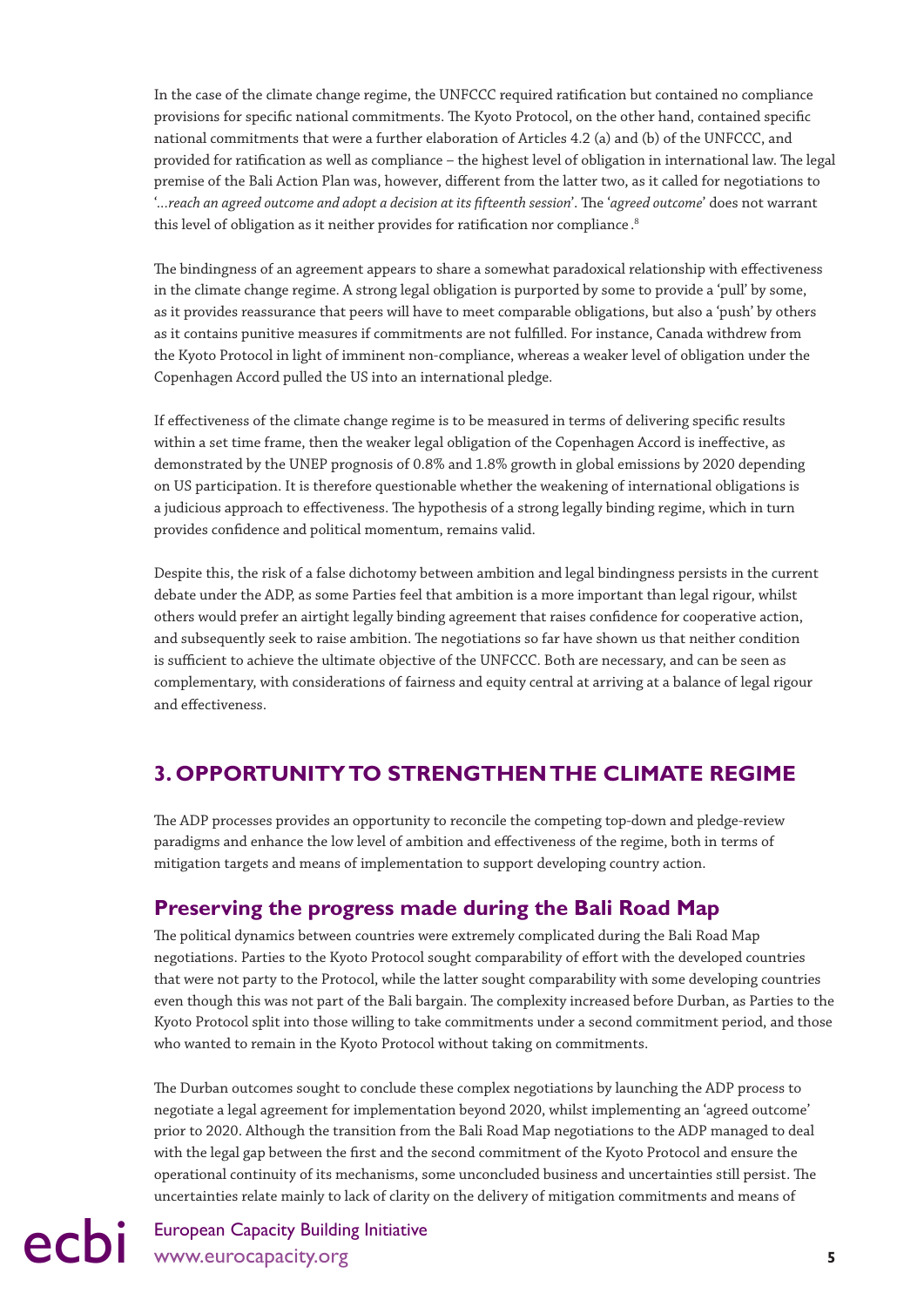implementation in the pre-2020 period, and the ability of institutions and mechanisms such as the Green Climate Fund, the Climate Technology Centre and Networks, and the Adaptation Framework to deliver concrete support going to 2020.

The Doha outcomes merely make provisions for "further understanding" the mitigation commitments of developed countries not covered by the second commitment period of the Kyoto Protocol. $^{\circ}$  To that end, a work programme was established for quantified economy-wide emissions reduction targets provided for ensuring comparability in the implementation of actions by developed countries, thus providing space for strengthening commitments. In the interests of effectiveness and fairness, it is important that deeper cuts are achieved from developed countries through the 2013-2015 Review as agreed in Cancun, the review mechanism under the Kyoto Protocol, and the ambition workstream under the ADP.

The strengthening of commitments should not, however, be limited to mitigation but relate also to post-2013 finance, in the context of Article 4.3, under the work programme on long-term finance. The 'agreed outcome' only goes as far as urging developed countries to announce financial pledges and strategies to mobilise the US\$100 billion promised in Copenhagen by 2020. It is essential that the commitment to provide developing countries with the 'means of implementation' is strengthened and made more transparent, drawing on lessons from fast-start finance. It should also address the contribution of public and private sources, with an agreement on accounting for 'projected leveraged resources' from the private sector.

On institutions, several useful structures and operational mechanisms were agreed to in the Bali Road Map negotiations. Given the relevance and importance of these mechanisms in the 2015 agreement, their operationalization is urgent. Instead of a renegotiation, a discussion of how such institutions form part of the agreement is needed. These include mechanisms to address transparency, reporting formats for finance, technology transfer, adaptation and loss and damage, new market mechanisms, response measures, and the review mechanism that is meant to start its first review in 2013 and conclude by 2015.

The important political issues that marred the Bali Road Map negotiations should be addressed within a context of how they contribute to the future legal agreement, premised on deliberations of how they will be reflected in the new agreement. The consideration of the global temperature goal, aggregate emission reduction targets, adaptation, and the means of implementation is central to fairness in a future agreement and should be addressed in a more practical manner. Some ideas emanating from the equity discussion may warrant further investigation, such as the need for a reference framework against which fair efforts and contributions by each Party are assessed.

#### **Implications for the ADP**

The approach to commitments and processes applied during the implementation of the Bali Road Map has a strong influence on the future implementation of the regime. As noted before, the agreement and implementation of the first commitment period of the Kyoto Protocol was characterised by a multilateral negotiation of emissions commitments, within a set of multilaterally agreed rules, compliance, and a predetermined legal outcome (a protocol or instrument of the UNFCCC).

The same cannot be said of the Bali Road Map outcomes. The emission reductions communicated by countries are pledges, as are the financial promises (both fast start finance as well as the Copenhagen goal of mobilizing US\$100 billion jointly per year by 2020). There is neither a scientific base, nor a multilateral negotiation process for their agreement. This can be viewed as a dilution of the multilateral nature of cooperative actions under the UNFCCC, potentially undermining a top-down approach or a combination of the two under the ADP.

ecbi European Capacity Building Initiative 6<br> **example:** www.eurocapacity.org 6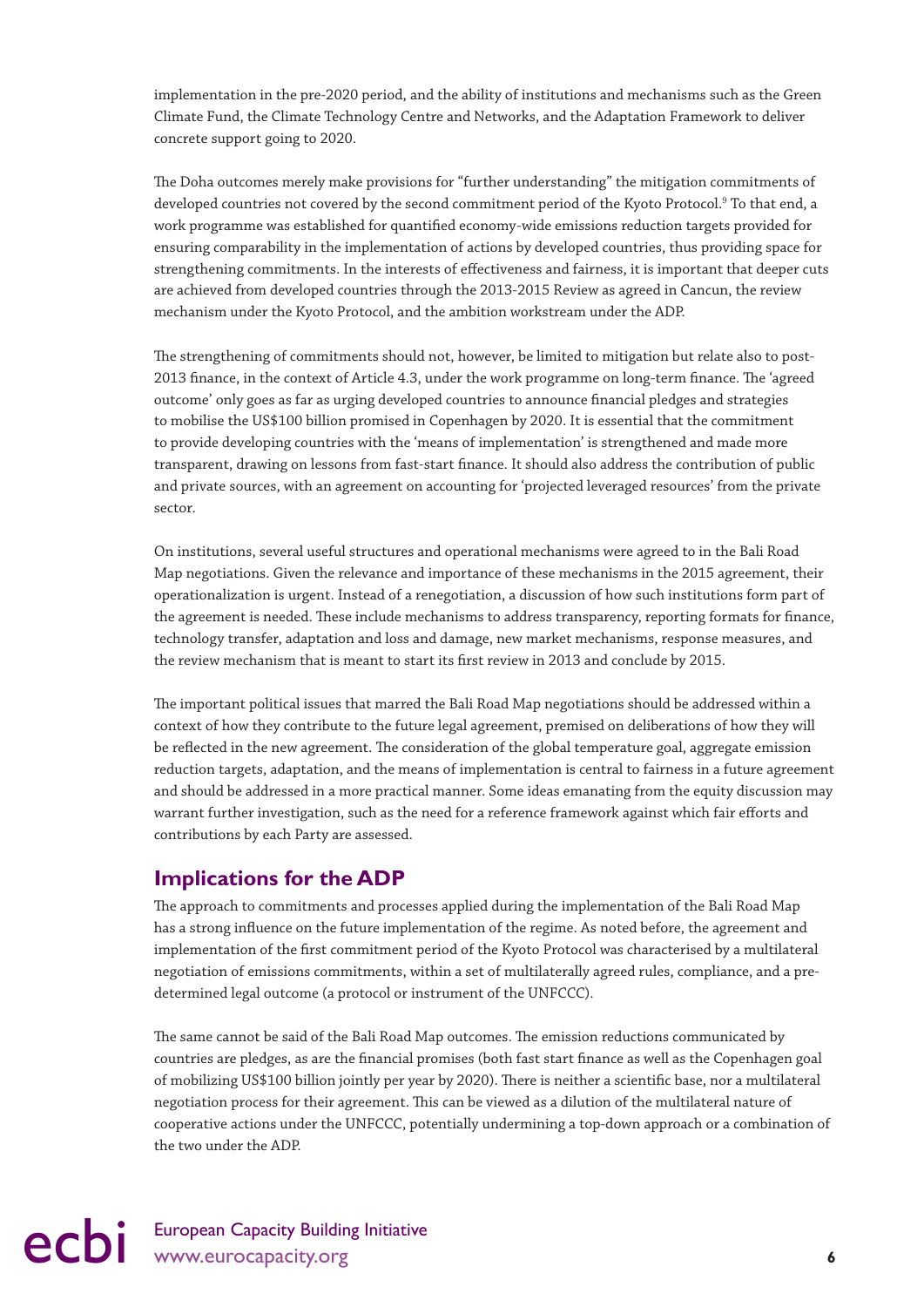There are three processes currently underway that seek to improve the level of ambition: the workplan on ambition under the ADP, which seeks to address the low level of ambition within the Bali Road Map outcomes; a review mechanism under the Kyoto Protocol within the second commitment period; and the agreed 2013-2015 Review to consider the adequacy of the long-term global goal in light of the ultimate UNFCCC objective, and overall progress made towards achieving the long-term global goal, including a consideration of the implementation of UNFCCC commitments. It is less clear, however, what action that will be taken by the COP on the basis of outcomes of the 2013-2015 Review.

Party submissions on the ambition workplan can be broadly categorized into those that call for increasing pledges and actions by individual Parties under the UNFCCC; those that present an opportunity for cooperative action; and those that focus on processes such as strengthening of UNFCCC rules. In light of the importance of maintaining a commitment framework and constraint-based approach under the UNFCCC, proposals need to include pledges from countries that have not yet made them, moving to the upper range of commitments and ensuring they are at least consistent with the range proposed by the IPCC. Furthermore, it is important to continue to ensure that scaling up of finance by developed countries is dealt within the Article 4.3 context under the UNFCCC, so as to provide a sound basis for assessing the adequacy of financial commitments.

Some of the cooperative actions and initiatives proposed in Party submissions are covered by other multilateral bodies, and have been dubbed international cooperative initiatives, or supplementary or complementary actions. These include proposals on short-lived climate forcers, fluorinated gases, maritime and aviation emissions, removal of fossil fuel subsidies, renewable energy initiative. Some of these initiatives can potentially play a role in addressing the shortfall of inscribed commitments for the period to 2020. However recognizing that the UNFCCC is the key platform for global action on climate change, it is important that such actions are additional to commitments, and are 'internationalised' through an articulation of their potential contribution to the UNFCCC objective.

The relationship between climate-related elements dealt with by other bodies and the UNFCCC can take several different forms, but should be clearly defined. For instance, it will be essential to have consistent accounting rules for conversion to CO<sub>2</sub> equivalents and for financial contributions, to ensure environmental integrity and transparency, and avoiding double counting. This presents an opportunity for contributing to the effectiveness of regime, whilst guarding the multilateral approach, as well as providing a fair chance for ambition and substance in the negotiations under the Durban Platform.

## **4. PERSPECTIVES FOR THE FUTURE AGREEMENT**

The effectiveness of a future agreement can be assessed against its ability to be effective and fair within a multilateral rules-based system, consistent with UNFCCC principles, whilst allowing a reconciliation of topdown and bottom-up approaches. The Durban decision launched *a process to develop a protocol, another legal instrument or an agreed outcome with legal force under the Convention applicable to all Parties...*.<sup>10</sup> The choices of options laid out in the decision reflect a compromise that made it possible for Parties with differing views to come to consensus in Durban.

## **Legal form**

Under international law, a protocol is defined as an international agreement that supplements or amends a treaty. According to UNFCCC Article 17, the COP may, at any ordinary session, adopt protocols to the Convention. Generally, a protocol must be ratified by its Parties in order to enter into force. For example, the Kyoto Protocol entered into force when 55 UNFCCC Parties, accounting for more than 55 per cent of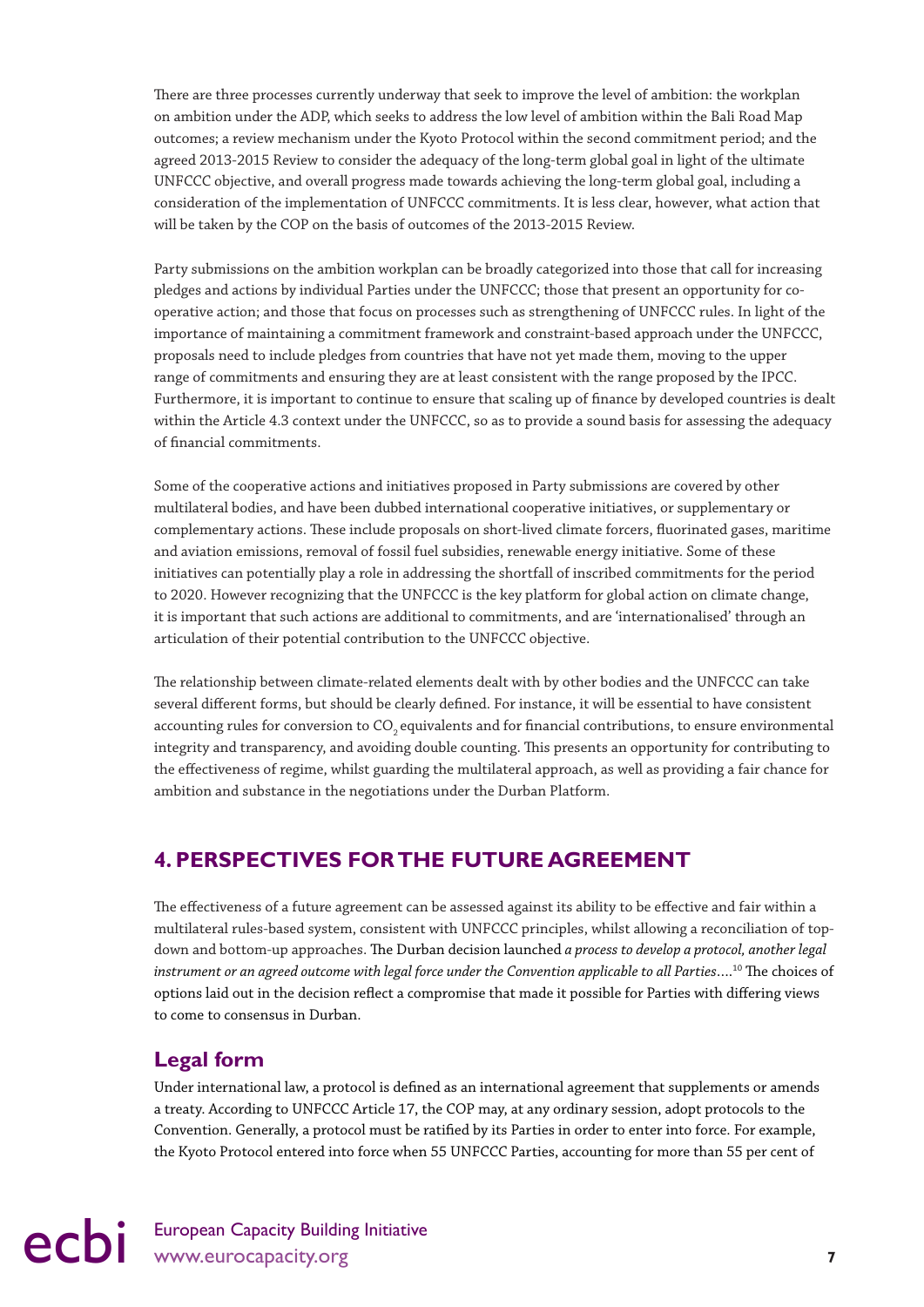the total carbon dioxide emissions for 1990, deposited their instruments of ratification.<sup>11</sup>

As to the other options laid out in the Durban decision (*another legal instrument or an agreed outcome with legal force)*, differing views and interpretations can be found. As some argue, the placing of "legal instrument" alongside the words "protocol" and "another" in Decision 1/CP.17 gives them equal weight.<sup>12</sup> The Berlin Mandate, which gave rise to the Kyoto Protocol, also called for "*the adoption of a protocol or another legal instrument*".13 Parties found "a Protocol" to be the most appropriate and acceptable as it was the most legally binding. Parties argued that "another legal instrument" could have meant a mere amendment or an annex pursuant to UNFCCC Article 15 and 16, and both would have been binding to a lesser degree.

However, a "legal instrument" could also potentially be an "implementing agreement", which would be similar to a protocol. As precedent, two legally binding implementing agreements have been adopted under the UN Convention on the Law of the Sea (UNCLOS): the 1994 Part XI Agreement and the 1995 UN Fish Stocks Agreement. In 2009, the US submitted a formal proposal for an "implementing agreement" under the UNFCCC, to allow for legally binding approaches and to reflect Bali Action Plan's mandate to further the implementation of the UNFCCC.<sup>14</sup>

The formulation of 'agreed outcome with legal force' has drawn attention since its introduction in Durban, and many legal experts have analysed how the formulation can be interpreted in an international legal regime. Some legal experts have rejected this option as a formulation that is unclear and "does not have any precedent in international law".15 Some suggest that the formulation was born out of an inability to reach agreement on the use of the term legally binding, and at least some Parties thought "legal force" might mean something less than legally binding. Others suggest that it could be similar to, but stronger than, the language of the Bali Action Plan.

As to the legal form of such an agreed outcome with legal force, it has been suggested that the outcome could comprise of unilateral declarations by Parties, or COP decisions. India has stated that *"…'an agreed outcome with legal force' need not have the legal form of a protocol or a legal instrument. It could be an outcome that derives legal force from municipal or international law …*". In a recent submission, India also suggests that "*an agreed outcome of ADP may include aspirational COP decisions, binding COP decisions, setting up of institutions and bodies covering various aspects of the Bali Action Plan and Cancun Agreements with differing degrees of binding-ness under the provisions of domestic and international law under the UNFCCC*".16

However, it could be argued that under the UNFCCC, a protocol (Article 17) or other legal instruments (including those under Article 15 and 16) would have legal force, and therefore any of the three options in Decision 1/CP.17 have "legal force under the Convention". It is further plausible that a protocol or another legal instrument could have varying degrees of bindingness, and "an agreed outcome with legal force" and the other two options (protocol or another legal instrument) are not mutually exclusive. In this respect, it can also be argued that Durban is clearer than the Bali mandate.

Various analyses suggest that the appropriate legal form for the ADP outcome is a Protocol, which would be legally binding under international law irrespective of political changes, provide certainty and mutual confidence, a strong signal of commitment, and a better possibility of putting in place compliance systems. The option of a Protocol could therefore facilitate an extension of the current legally binding framework and build upon the accrued experience in implementing the UNFCCC.

The latest round of negotiations in Doha did not reflect much on the legal form of the ADP outcome. The 2012 negotiations focused mainly on the importance of identifying a vision for the post-2020 regime, application of principles, and work plans for pre- and post-2020. However, many Parties expect the future legal agreement to include an effort-sharing framework that is: effective in meeting the ultimate UNFCCC

# ecbi European Capacity Building Initiative **8**<br> **8**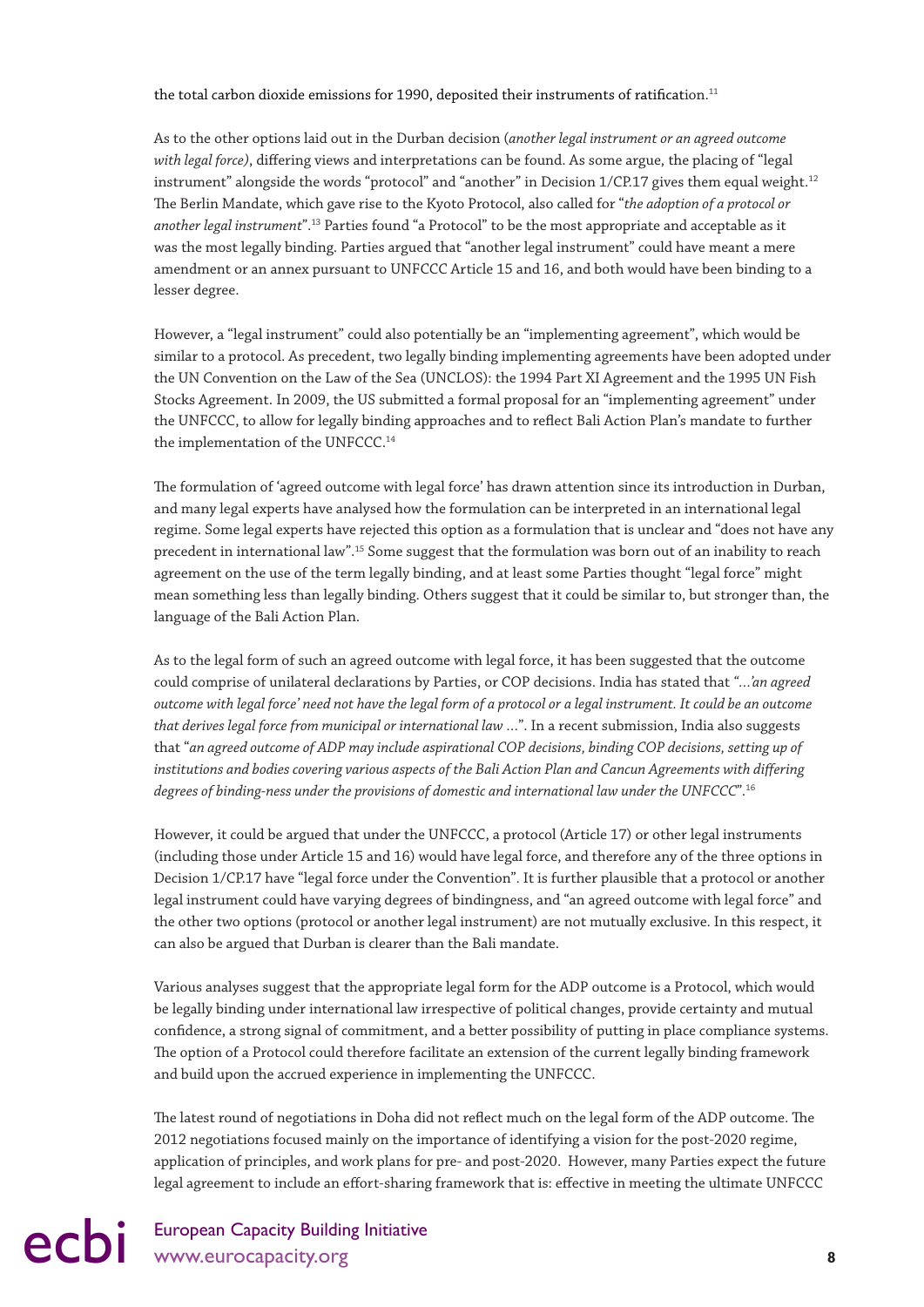objective; based on UNFCCC principles; applicable to all Parties with differentiated commitments for developed and developing countries; and includes operational mechanisms and reporting and compliance provisions.

## **Architecture of the 2015 Agreement**

The UNFCCC calls for multilateral, collective action to address climate change. Its principles, some of which are echoed in the 1992 Rio Declaration on Environment and Development, call for such action to be based on historical responsibility, equity, and common but differentiated responsibilities. These principles imply that developed countries must demonstrate leadership in the global effort in line with their historical contribution to the problem. An important point to underline in this particular instance is the evolving nature of historical responsibility, which is materially different from future responsibility as the main consideration, as has been suggested in some quarters. $17$ 

The UNFCCC also affirms the right to sustainable development, encouraging policies and measures to protect the climate system against human-induced change, based on the specific conditions of each Party and integrated with national development programmes, and taking into account that economic development is essential for adopting measures to address climate change. Hence the UNFCCC encourages Parties to cooperate and promote a supportive and open international economic system that would lead to sustainable economic growth and development in all Parties. It discourages unilateral measures that constitute a means of arbitrary or unjustifiable discrimination, or a disguised restriction on international trade.

Even though the UNFCCC commits all Parties to action, it calls for special consideration of the needs and special circumstances of developing country Parties, especially those that are particularly vulnerable to the adverse effects of climate change; and of those Parties, especially developing country Parties, that would have to bear a disproportionate or abnormal burden due to climate change. The main challenge facing the ADP negotiations, therefore, is to negotiate a future agreement based on these UNFCCC principles, rather than renegotiate the principles themselves.

The future instrument should address specific commitments for Annex I Parties in the form of economywide emissions reduction targets, with a trajectory assessing both 2020 and 2050 pathways. It should include clear and specific commitments for developed countries to support adaptation and mitigation, while recognizing that adaptation needs are strongly correlated to mitigation action. Developing country commitments based on deviations from business as usual, and the trajectories for such a deviation, need to be reflected including a mechanism for recognition of adaptation, finance and technology actions by developing countries as part of their contribution to obligations in UNFCCC Article 4.1.

The mechanisms agreed under the Bali Road Map on transparency, adaptation, finance, technology, capacity building, markets response measures, and the review need further mandates from the legal instrument in terms of how they support the delivery of commitments. Reporting and compliance provisions will have to be responsive to the nature of commitments of various Parties.

## **5. CONCLUSIONS**

While the pledge and review approach to mitigation and finance in the climate negations could result in wider participation of countries (including the US and developing countries), it has reduced the overall level of obligation and bindingness and resulted in a lower level of ambition, particularly for developed countries. The conditional pledges and weak rules agreed in the Bali Road Map negotiations actually equate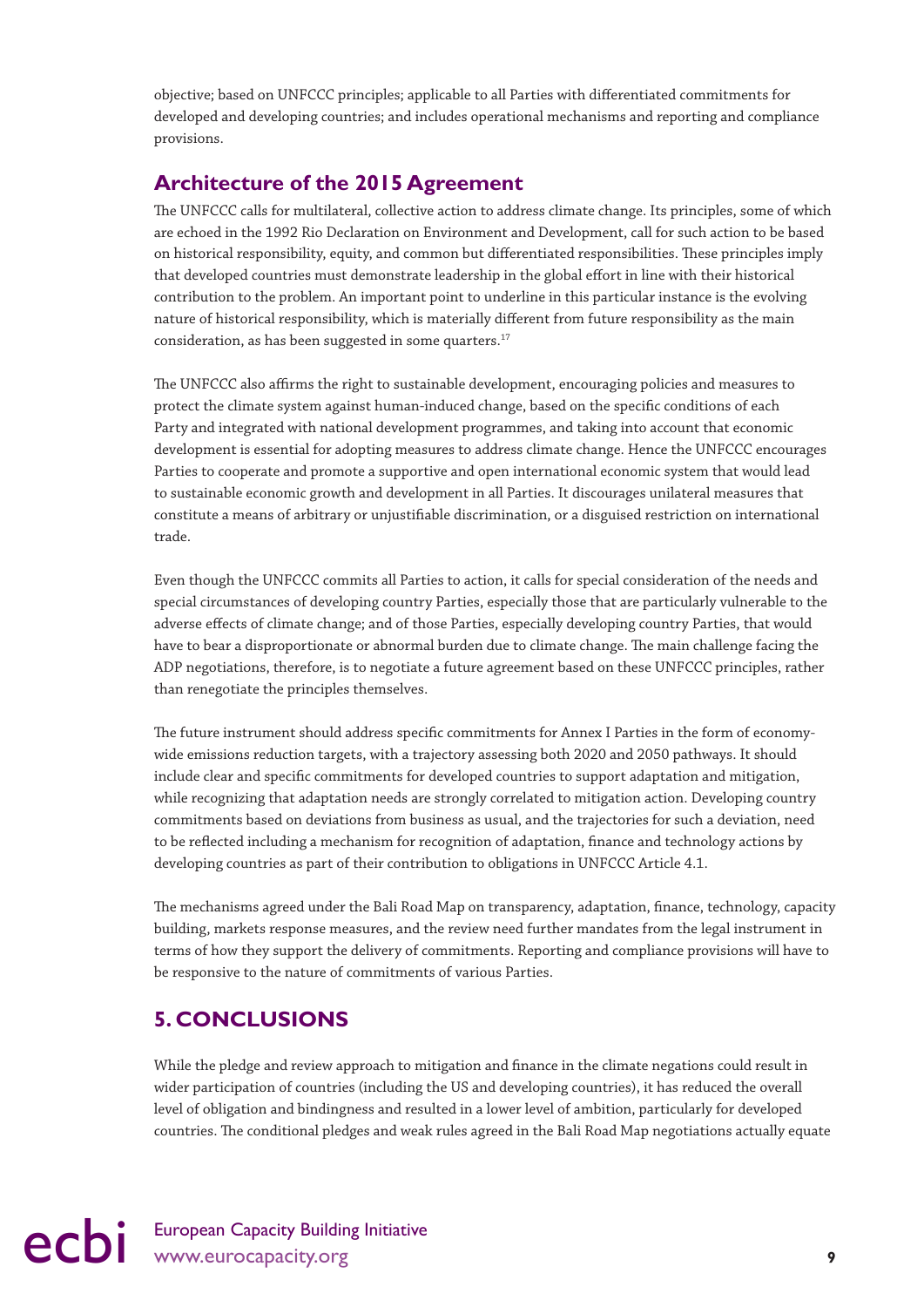to business as usual from 1990 levels, with real growth in emissions in non-EIT developed countries. The case for a strong, legally-binding regime and for pursuing ambition and legal rigour in a complementary manner rather than from a dichotomous perspective therefore remains valid.

The Bali Road Map negotiations provide important lessons and substantive outcomes for the negotiation and architecture of the 2015 agreement. A lesson from the Bali Road Map negotiations is that unilateral actions on mitigation and means of implementation are not effective, adequate or fair, as they will not keep the world safe or enable developing countries to respond to climate change. The definition of specific commitments for Parties within the same agreement whilst still reflecting differentiation as provided for by the UNFCCC will be a centrepiece of the work of the ADP. A reference framework against which fair efforts and contributions by Parties can be assessed could address fairness and adequacy in the future agreement under the ADP.

The climate change regime has delivered a number of institutions, mechanisms and modalities that provide a sound basis for strengthening the UNFCCC as the key platform for future action. These include the ambition mechanisms under the Kyoto Protocol; the 2013-2015 Review; the ambition workplan under the ADP; and the mechanisms on finance, adaptation, technology support and transparency. The mechanisms for supporting developing country action need to deliver concrete support going to 2015, to strengthen the justification of their role in the 2015 agreement.

The ADP is an opportunity to build upon the lessons learnt so far under the regime, and negotiate a more comprehensive international agreement that covers all aspects of the UNFCCC and allows for a holistic approach. The major challenges will include how to achieve fairness in the targets set for Parties while taking into account the constraint-based perspective of the UNFCCC; determination of an approach or approaches to commitments, consistent with UNFCCC principles; integration of operational mechanisms already established under the UNFCCC; and an appropriate legal form that balances wider participation with a higher level of obligation and bindingness.

#### **Endnotes**

1 UNFCCC (2011). Decision 1/CP.17. http://unfccc.int/resource/docs/2011/cop17/eng/09a01.pdf

2 The Bali Road Map contains Decision 1/CP.13 and 1/CMP.3, the mandates for formal negotiations under the UNFCCC and Kyoto Protocol, together with the earlier mandate in 1/CMP.1, establishing the AWG-KP. From 2006 to 2007, discussions under the UNFCCC were not formal negotiations.

3 United Nations (1992). *United Nations Framework Convention on Climate Change*. Article 4.1. http://unfccc.int/resource/docs/convkp/conveng. pdf

4 UNFCCC (2010). Decision 1/CP.16, paragraph 4. http://unfccc.int/resource/docs/2010/cop16/eng/07a01.pdf

5 UNFCCC (2009). Decision 2/CP.15, paragraph 4. http://unfccc.int/resource/docs/2009/cop15/eng/11a01.pdf

6 UNEP (2010). *The Emissions Gap Report*. http://www.unep.org/publications/ebooks/emissionsgapreport/

7 UNEP (2010). *The Emissions Gap Report*. http://www.unep.org/publications/ebooks/emissionsgapreport/

8 UNFCCC (2007). Decision 1/CP.13. http://unfccc.int/resource/docs/2007/cop13/eng/06a01.pdf#page=3

9 UNFCCC (2012). Decision x/CP.18

10 UNFCCC (2011). Decision 1/CP.17. Paragraph 2. http://unfccc.int/resource/docs/2011/cop17/eng/09a01.pdf

external European Capacity Building Initiative<br> **external European Capacity.org** 10